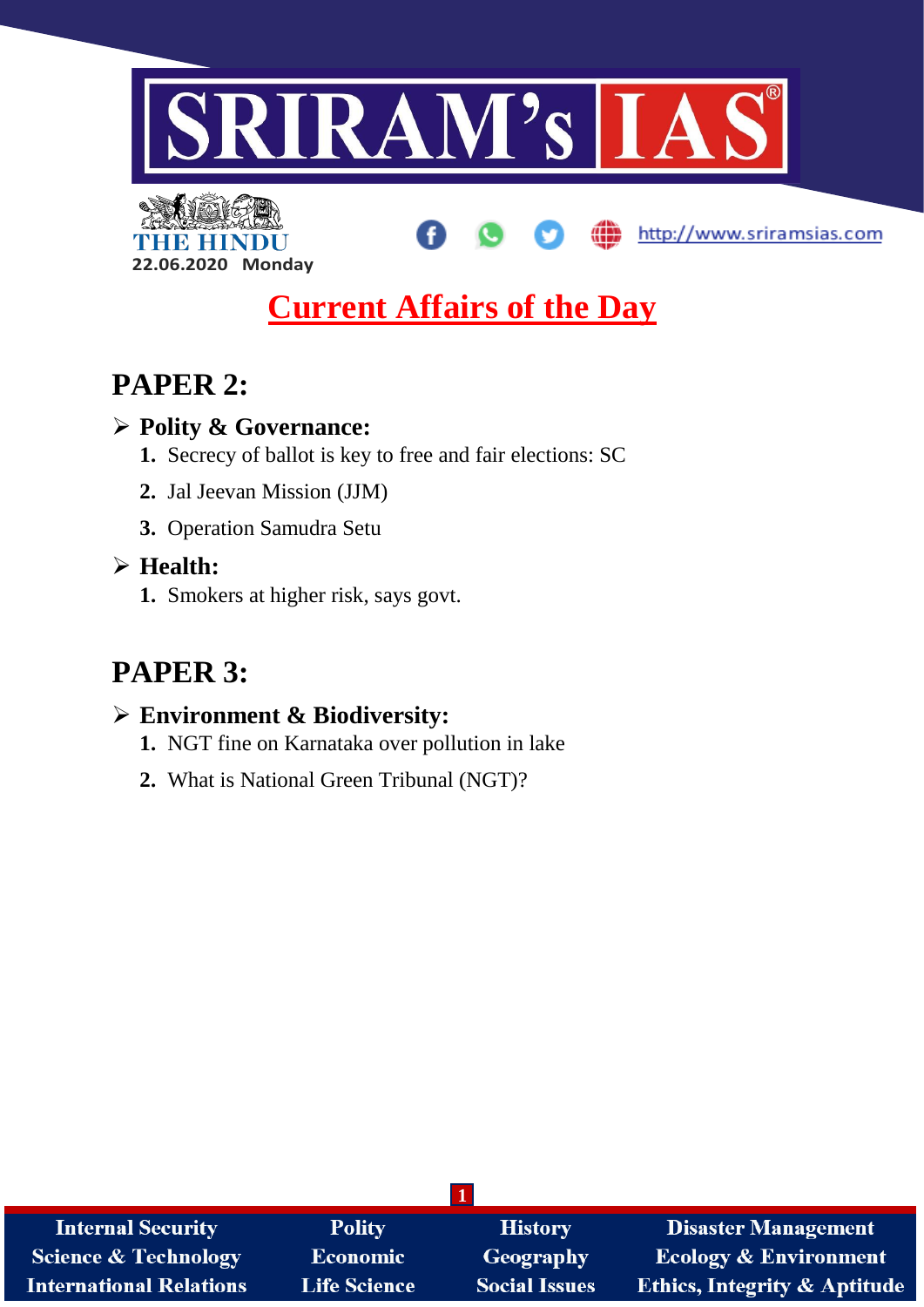

### **Secrecy of ballot is key to free and fair elections: SC**

**Supreme Court's observation:**

- $\triangleright$  Secrecy of ballot is the cornerstone of free and fair elections.
- $\triangleright$  The choice of a voter should be free and the secret ballot system in a democracy ensures it,



the Supreme Court has held in a judgment.

 $\triangleright$  The principle of secrecy of ballots is an important postulate of constitutional democracy, the court said.

#### **Voters' privilege:**

- $\triangleright$  Justice Khanna, who wrote the judgment, referred to Section 94 of the Representation of the People Act, which upholds the privilege of the voter to maintain confidentiality about her choice of vote.
- $\triangleright$  However, a voter can also voluntarily waive the privilege of non-disclosure. "The privilege ends when the voter decides to waive the privilege and instead volunteers to disclose as to whom she had voted. No one can prevent a voter from doing. Nor can a complaint be entertained from any, including the person who wants to keep the voter's mouth sealed as to why she disclosed for whom she voted," Justice Khanna wrote.

| <b>Internal Security</b>        | <b>Polity</b>       | <b>History</b>       | <b>Disaster Management</b>              |  |
|---------------------------------|---------------------|----------------------|-----------------------------------------|--|
| <b>Science &amp; Technology</b> | Economic            | Geography            | <b>Ecology &amp; Environment</b>        |  |
| <b>International Relations</b>  | <b>Life Science</b> | <b>Social Issues</b> | <b>Ethics, Integrity &amp; Aptitude</b> |  |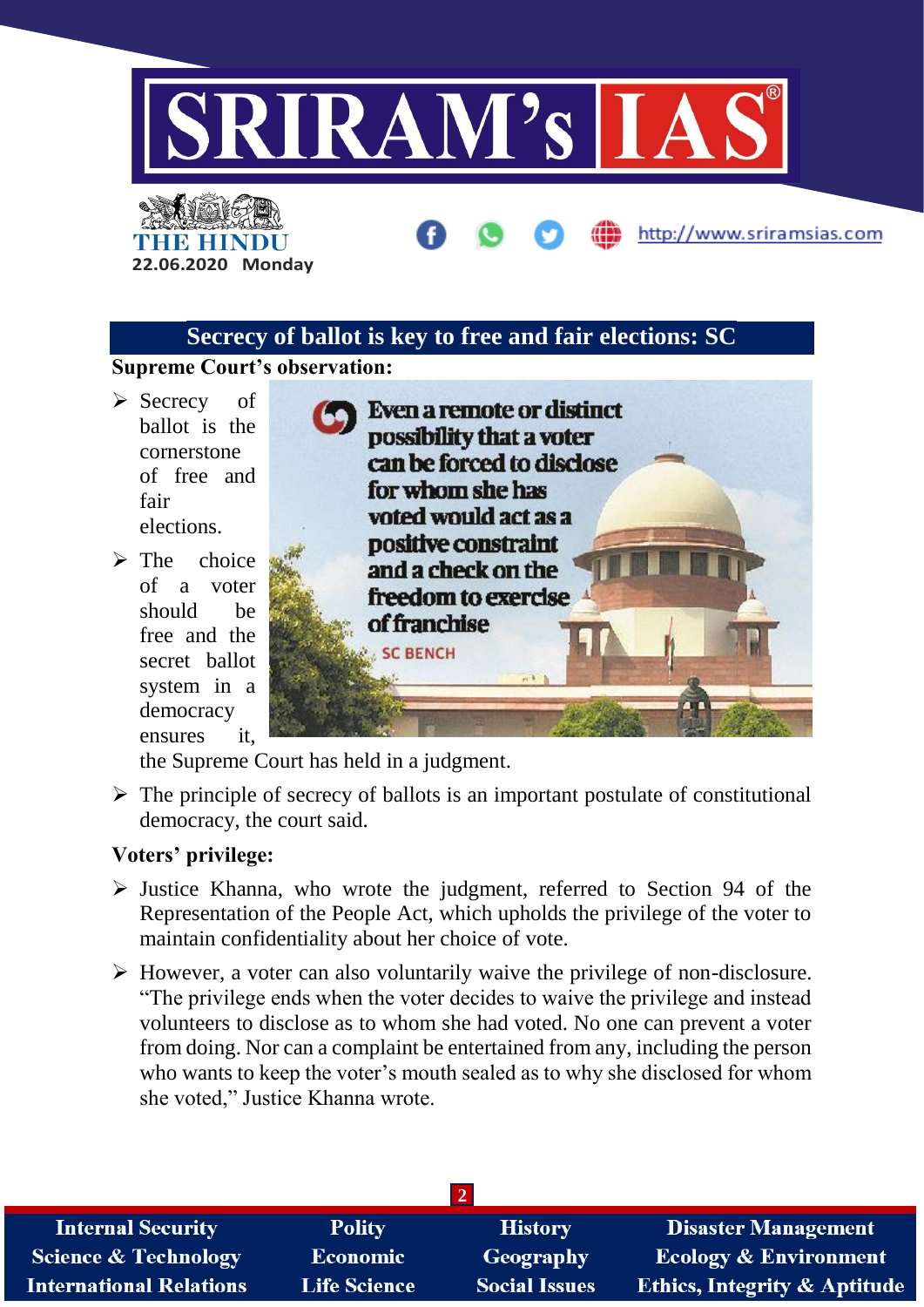

http://www.sriramsias.com

## THE BELLET **22.06.2020 Monday**

#### **NGT fine on Karnataka over pollution in lake**

- The **National Green Tribunal** has imposed an interim penalty of ₹10 lakh on the Karnataka government over pollution in the **Kithiganahalli Lake**, near Bommasandra in Bengaluru, saying criminal offence is being committed by the authorities in not stopping the discharge of pollutants into water bodies.
- A Bench headed by NGT Chairperson Justice Adarsh Kumar Goel also slapped a fine of ₹5 lakh on the Bommasandra municipal council for failure to discharge its duties.

#### **Value Added Information**

#### **What is National Green Tribunal (NGT)?**

- It is a specialised body set up under the National Green Tribunal Act (2010) for effective and expeditious disposal of cases relating to environmental protection and conservation of forests and other natural resources.
- With the establishment of the NGT, India became the third country in the world to set up a specialised environmental tribunal, only after Australia and New Zealand, and the first developing country to do so.
- NGT is mandated to make disposal of applications or appeals finally within 6 months of filing of the same.
- The NGT has five places of sittings, New Delhi is the Principal place of sitting and Bhopal, Pune, Kolkata and Chennai are the other four.

#### **Structure of NGT**

- $\triangleright$  The Tribunal comprises of the Chairperson, the Judicial Members and Expert Members. They shall hold office for term of five years and are not eligible for reappointment.
- $\triangleright$  The Chairperson is appointed by the Central Government in consultation with Chief Justice of India (CJI).
- $\triangleright$  A Selection Committee shall be formed by central government to appoint the Judicial Members and Expert Members.

| <b>Internal Security</b>        | <b>Polity</b>       | <b>History</b>       | <b>Disaster Management</b>              |  |
|---------------------------------|---------------------|----------------------|-----------------------------------------|--|
| <b>Science &amp; Technology</b> | <b>Economic</b>     | Geography            | <b>Ecology &amp; Environment</b>        |  |
| <b>International Relations</b>  | <b>Life Science</b> | <b>Social Issues</b> | <b>Ethics, Integrity &amp; Aptitude</b> |  |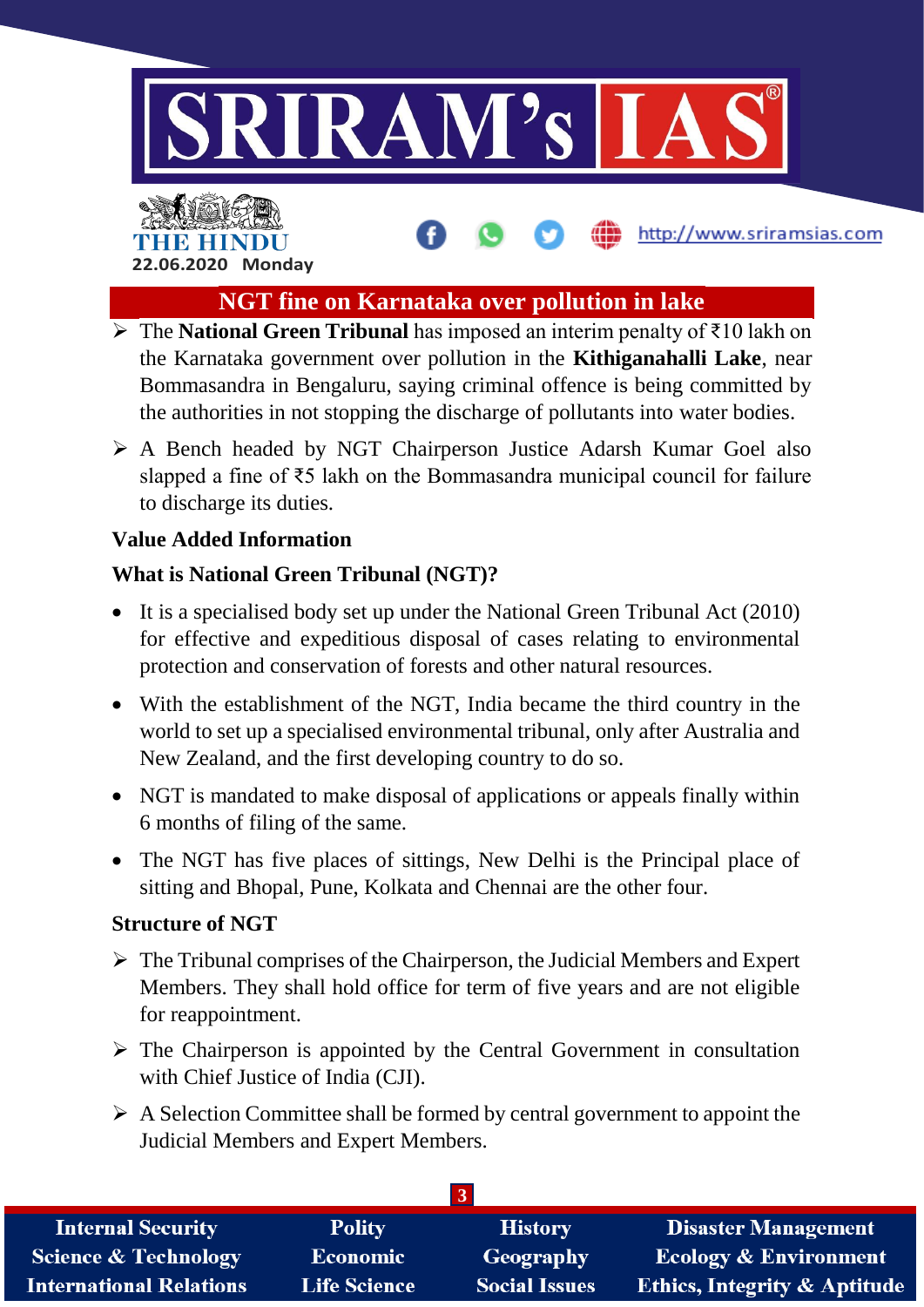

 $\triangleright$  There are to be least 10 and maximum 20 full time Judicial members and Expert Members in the tribunal.

#### **Powers & Jurisdiction**

**22.06.2020 Monday**

- $\triangleright$  The Tribunal has jurisdiction over all civil cases involving substantial question relating to environment (including enforcement of any legal right relating to environment).
- $\triangleright$  Being a statutory adjudicatory body like Courts, apart from original jurisdiction side on filing of an application, NGT also has appellate jurisdiction to hear appeal as a Court (Tribunal).
- $\triangleright$  The Tribunal is not bound by the procedure laid down under the Code of Civil Procedure 1908, but shall be guided by principles of 'natural justice'.
- $\triangleright$  While passing any order/decision/ award, it shall apply the principles of sustainable development, the precautionary principle and the polluter pays principle.
- $\triangleright$  NGT by an order, can provide
	- o relief and compensation to the victims of pollution and other environmental damage (including accident occurring while handling any hazardous substance),
	- o for restitution of property damaged, and
	- o for restitution of the environment for such area or areas, as the Tribunal may think fit.
- $\triangleright$  An order/decision/award of Tribunal is executable as a decree of a civil court.
- $\triangleright$  The NGT Act also provides a procedure for a penalty for non compliance:
	- o Imprisonment for a term which may extend to three years,
	- o Fine which may extend to ten crore rupees, and
	- o Both fine and imprisonment.
- $\triangleright$  An appeal against order/decision/ award of the NGT lies to the Supreme Court, generally within ninety days from the date of communication.

| <b>Internal Security</b>        | <b>Polity</b>       | <b>History</b>       | <b>Disaster Management</b>              |
|---------------------------------|---------------------|----------------------|-----------------------------------------|
| <b>Science &amp; Technology</b> | <b>Economic</b>     | Geography            | <b>Ecology &amp; Environment</b>        |
| <b>International Relations</b>  | <b>Life Science</b> | <b>Social Issues</b> | <b>Ethics, Integrity &amp; Aptitude</b> |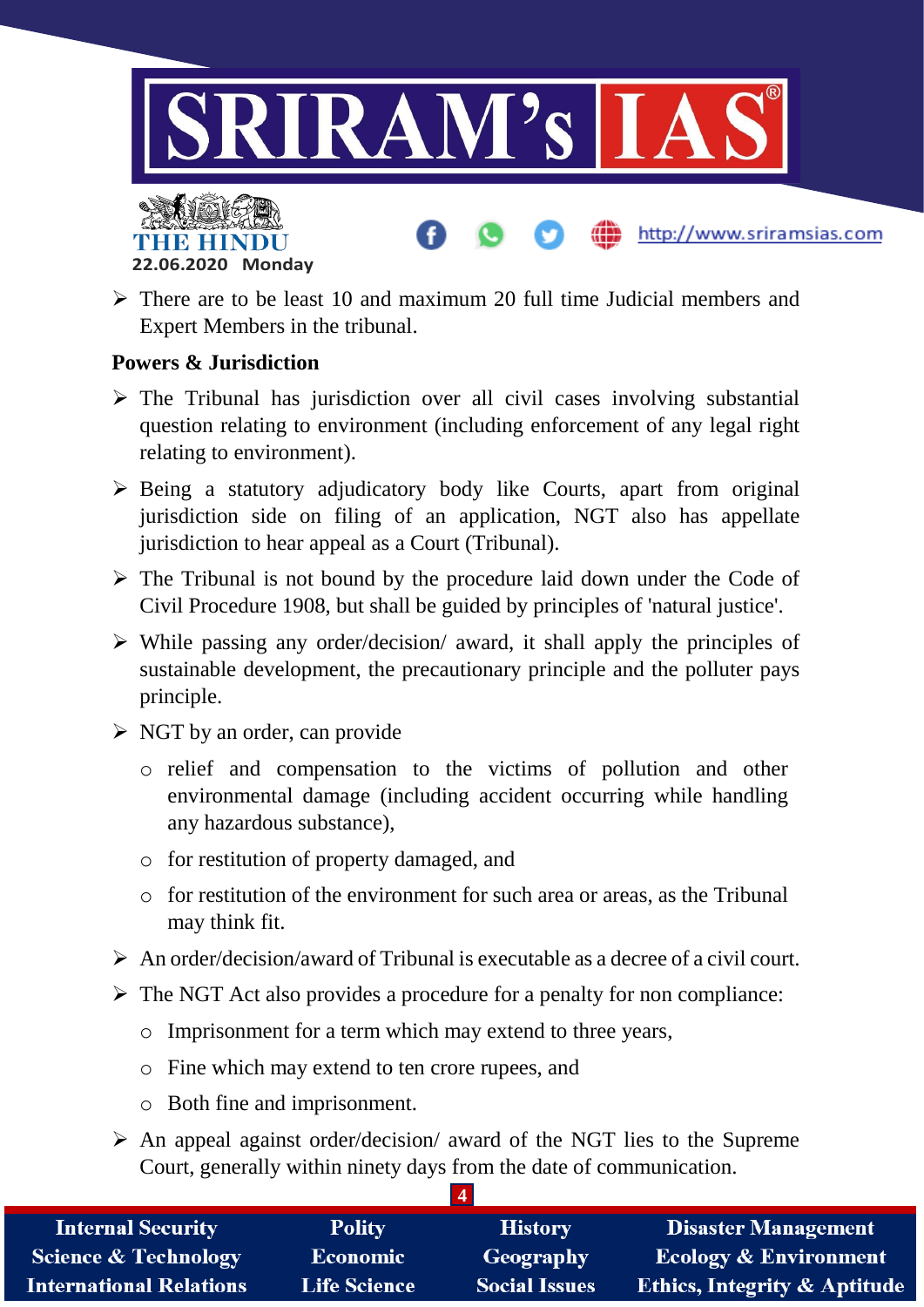

 $\triangleright$  The NGT deals with civil cases under the seven laws related to the environment, these include:

- o The Water (Prevention and Control of Pollution) Act, 1974,
- o The Water (Prevention and Control of Pollution) Cess Act, 1977,
- o The Forest (Conservation) Act, 1980,
- o The Air (Prevention and Control of Pollution) Act, 1981,
- o The Environment (Protection) Act, 1986,
- o The Public Liability Insurance Act, 1991 and
- o The Biological Diversity Act, 2002.
- $\triangleright$  Any violation pertaining to these laws or any decision taken by the Government under these laws can be challenged before the NGT.

#### **Strengths of NGT**

- $\triangleright$  Over the years NGT has emerged as a critical player in environmental regulation, passing strict orders on issues ranging from pollution to deforestation to waste management.
- $\triangleright$  NGT offers a path for the evolution of environmental jurisprudence by setting up an alternative dispute resolution mechanism.
- $\triangleright$  It helps reduce the burden of litigation in the higher courts on environmental matters.
- $\triangleright$  NGT is less formal, less expensive, and a faster way of resolving environment related disputes.
- $\triangleright$  It plays a crucial role in curbing environment-damaging activities.
- $\triangleright$  The Chairperson and members are not eligible for reappointment, hence they are likely to deliver judgements independently, without succumbing to pressure from any quarter.
- $\triangleright$  The NGT has been instrumental in ensuring that the Environment Impact Assessment process is strictly observed.

| <b>Internal Security</b>        | <b>Polity</b>       | <b>History</b>       | <b>Disaster Management</b>              |
|---------------------------------|---------------------|----------------------|-----------------------------------------|
| <b>Science &amp; Technology</b> | <b>Economic</b>     | Geography            | Ecology & Environment                   |
| <b>International Relations</b>  | <b>Life Science</b> | <b>Social Issues</b> | <b>Ethics, Integrity &amp; Aptitude</b> |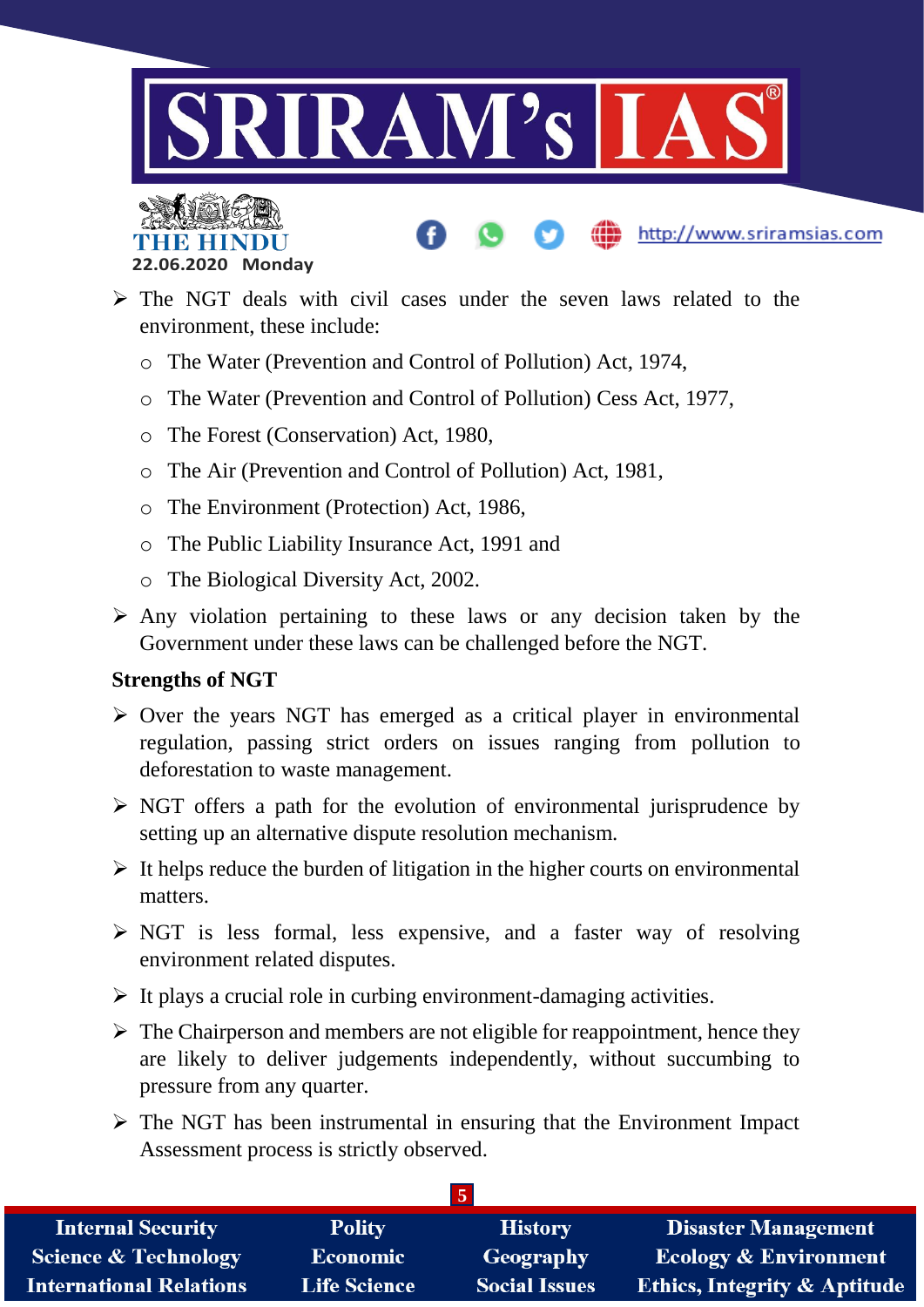

#### **Challenges**

- Two important acts Wildlife (Protection) Act, 1972 and Scheduled Tribes and Other Traditional Forest Dwellers (Recognition of Forest Rights) Act, 2006 have been kept out of NGT's jurisdiction. This restricts the jurisdiction area of NGT and at times hampers its functioning as crucial forest rights issue is linked directly to environment.
- $\triangleright$  The NGT decisions are being challenged in various High Courts under Article 226 (power of High Courts to issue certain writs) with many asserting the superiority of a High Court over the NGT, claiming 'High Court is a constitutional body while NGT is a statutory body'." This is one of the weaknesses of the Act as there is lack of clarity about what kind of decisions can be challenged; even though according to the NGT Act, its decision can be challenged before the Supreme Court.
- $\triangleright$  Decisions of NGT have also been criticised and challenged due to their repercussions on economic growth and development.
- $\triangleright$  The absence of a formula based mechanism in determining the compensation has also brought criticism to the tribunal.
- $\triangleright$  The decisions given by NGT are not fully complied by the stakeholders or the government. Sometimes its decisions are pointed out not to be feasible to implement within a given timeframe.
- $\triangleright$  The lack of human and financial resources has led to high pendency of cases - which undermines NGT's very objective of disposal of appeals within 6 months.
- $\triangleright$  The justice delivery mechanism is also hindered by limited number of regional benches.

#### **Important Landmark Judgements of NGT**

 In 2012, POSCO a steelmaker company signed a MoU with the Odisha government to set up steel project. NGT suspended order and this was considered a radical step in favour of the local communities and forests.

| <b>Internal Security</b>        | <b>Polity</b>       | <b>History</b>       | <b>Disaster Management</b>              |  |
|---------------------------------|---------------------|----------------------|-----------------------------------------|--|
| <b>Science &amp; Technology</b> | Economic            | Geography            | <b>Ecology &amp; Environment</b>        |  |
| <b>International Relations</b>  | <b>Life Science</b> | <b>Social Issues</b> | <b>Ethics, Integrity &amp; Aptitude</b> |  |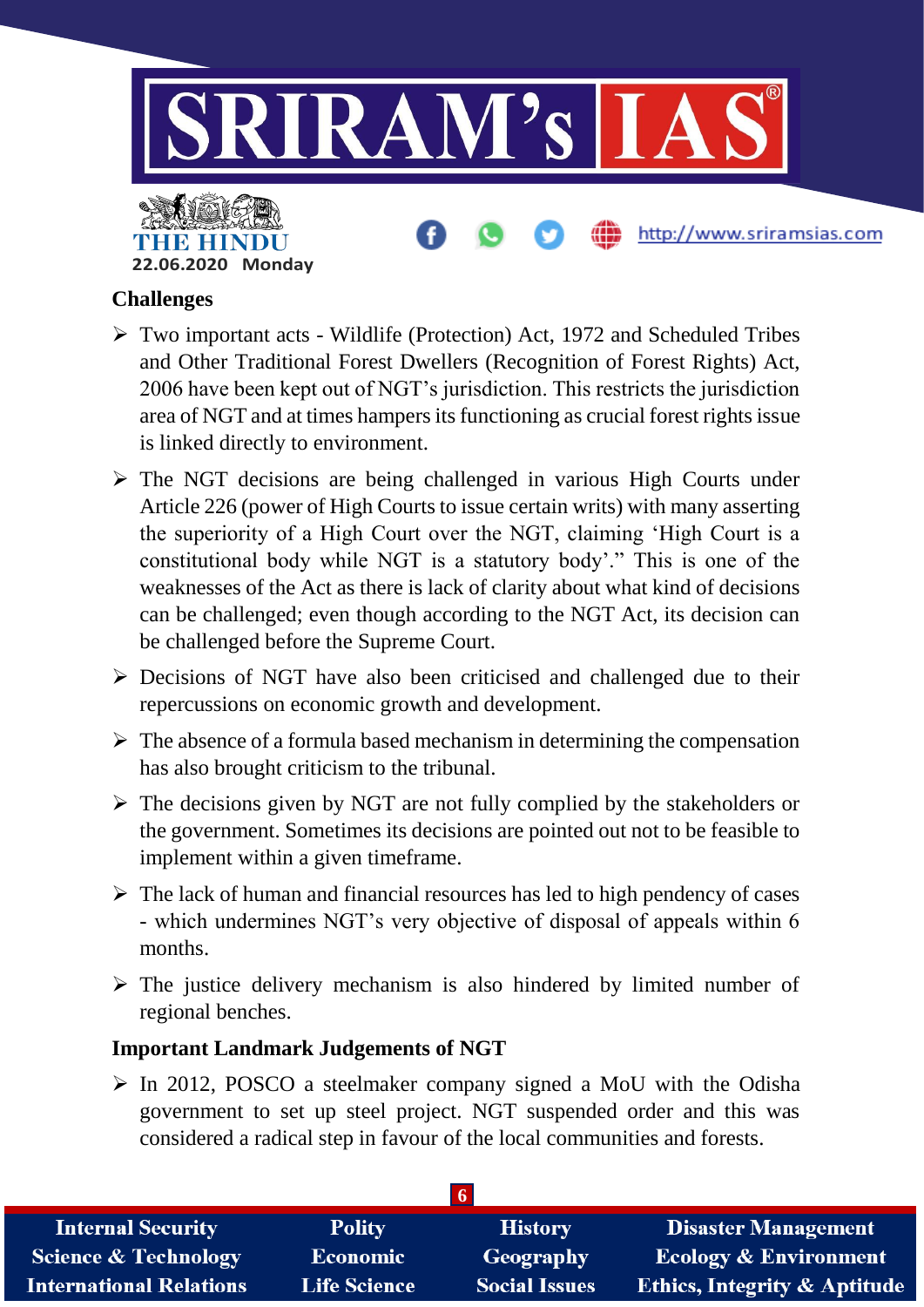

 $\triangleright$  In 2012 Almitra H. Patel vs. Union of India case, NGT gave judgment of complete prohibition on open burning of waste on lands, including landfills – regarded as the single biggest landmark case dealing with the issue of solid waste management in India.

**22.06.2020 Monday**

THE BELLET

- $\triangleright$  In 2013 in Uttarakhand floods case, the Alaknanda Hydro Power Co. Ltd. was ordered to compensate to the petitioner – here, the NGT directly relied on the principle of 'polluter pays'.
- $\triangleright$  In 2015, the NGT ordered that all diesel vehicles over 10 years old will not be permitted to ply in Delhi-NCR.
- $\triangleright$  In 2017, the Art of Living Festival on Yamuna Food Plain was declared violating the environmental norms, the NGT panel imposed a penalty of Rs. 5 Crore.
- $\triangleright$  The NGT, in 2017, imposed an interim ban on plastic bags of less than 50micron thickness in Delhi because "they were causing animal deaths, clogging sewers and harming the environment".

#### **Additional funds sought for Jal Jeevan Mission**

- Faced with a financing shortfall for the **Jal Jeevan Mission (JJM)**, the Jal Shakti Ministry is pitching for additional funding of ₹82,000 crore from the 15th Finance Commission for the project to provide drinking water tap connections to every rural household by 2024. Only 18% of households are currently covered.
- $\triangleright$  The Ministry also wants to control the flow of the Commission's funds to panchayats for water and sanitation.
- $\triangleright$  In a presentation made to the Commission this week, the Ministry showed that there had been a 45% shortfall in financing the JJM by both the Centre and the States in its first year of 2019-20. The planned Central share for the year was ₹20,798 crore, but actuals were only at ₹12,000 crore. The share due from States was ₹8,329 crore, but the shortfall was more than ₹4,200 crore. Similarly, in 2020-21 as well, there has been a 32% shortfall at the Central level.

| <b>Internal Security</b>        | <b>Polity</b>       | <b>History</b>       | <b>Disaster Management</b>              |  |
|---------------------------------|---------------------|----------------------|-----------------------------------------|--|
| <b>Science &amp; Technology</b> | <b>Economic</b>     | Geography            | <b>Ecology &amp; Environment</b>        |  |
| <b>International Relations</b>  | <b>Life Science</b> | <b>Social Issues</b> | <b>Ethics, Integrity &amp; Aptitude</b> |  |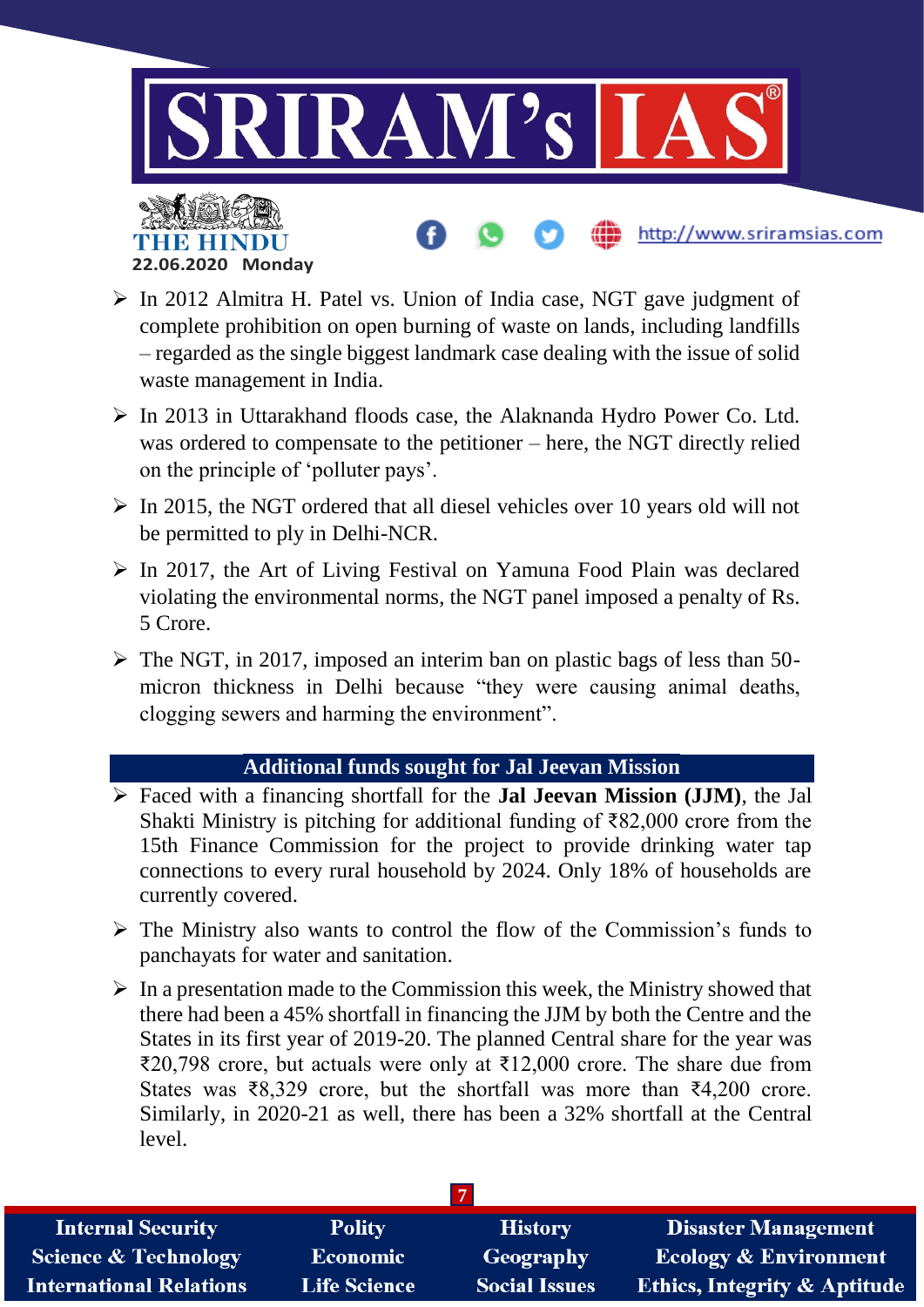



# http://www.sriramsias.com

#### **Value Added Information**

#### **About Jal Jeevan Mission:**

- The Mission was **announced in August 2019.**
- $\triangleright$  The chief objective of the Mission is **to provide piped water supply (Har Ghar Jal) to all rural households by 2024.**

#### **Key features:**

 $\triangleright$  It aims to create local infrastructure for rainwater



harvesting, groundwater recharge and management of household waste water for reuse in agriculture.

- $\triangleright$  The Jal Jeevan Mission is set to be based on various water conservation efforts like point recharge, desilting of minor irrigation tanks, use of greywater for agriculture and source sustainability.
- $\triangleright$  The Jal Jeevan Mission will converge with other Central and State Government Schemes to achieve its objectives of sustainable water supply management across the country.

#### **Need for and significance of the mission:**

 **India has 16% of the world population, but only 4% of freshwater resources.** Depleting groundwater level, overexploitation and deteriorating water quality, climate change, etc. are major challenges to provide potable drinking water. It is an urgent requirement of water conservation in the country because of the decreasing amount of groundwater level. **Therefore, the Jal Jeevan Mission will focus on integrated demand and supply management of water at the local level.**

| <b>Internal Security</b>        | <b>Polity</b>       | <b>History</b>       | <b>Disaster Management</b>              |  |
|---------------------------------|---------------------|----------------------|-----------------------------------------|--|
| <b>Science &amp; Technology</b> | <b>Economic</b>     | Geography            | <b>Ecology &amp; Environment</b>        |  |
| <b>International Relations</b>  | <b>Life Science</b> | <b>Social Issues</b> | <b>Ethics, Integrity &amp; Aptitude</b> |  |